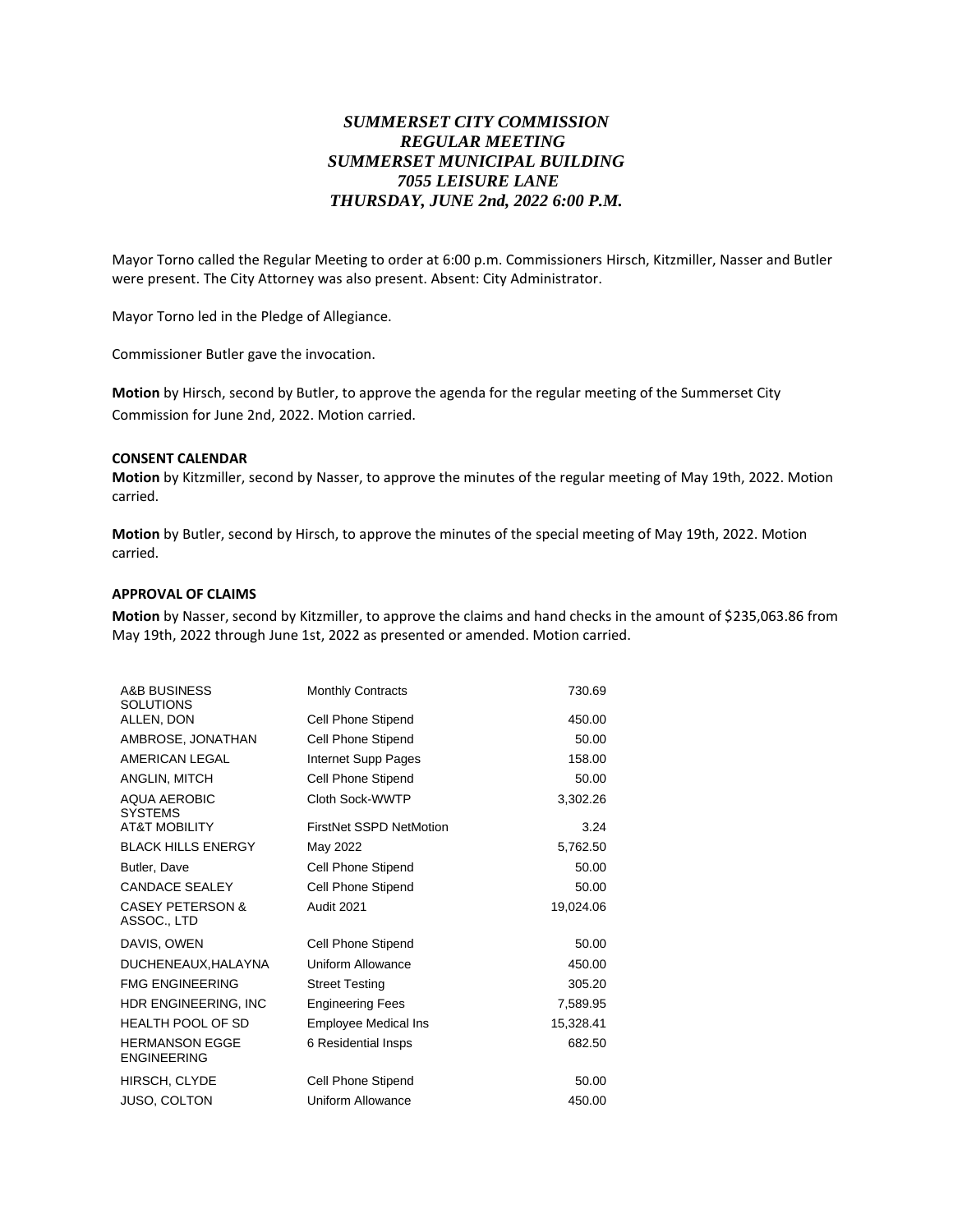| KITZMILLER, MICHAEL                                 | Cell Phone Stipend           | 50.00      |
|-----------------------------------------------------|------------------------------|------------|
| MACRANDER,<br>MATTHEW                               | <b>Uniform Allowance</b>     | 450.00     |
| <b>MEADE COUNTY REG</b><br>OF DEEDS                 | Recording Fees-Wiggs         | 60.00      |
| <b>MID-AMERICAN</b><br><b>RESEARCH CHEMICAL</b>     | <b>WWTP Supplies</b>         | 150.87     |
| <b>MONTANA DAKOTA</b><br><b>UTILITIES</b>           | <b>Monthly Expense</b>       | 1,205.32   |
| MONTILEAUX, CASEY                                   | Uniform Allowance            | 450.00     |
| NASSER, ALEXIS                                      | Cell Phone Stipend           | 50.00      |
| NASSER, RICH                                        | Uniform Allowance            | 450.00     |
| O'GRADY, BRENDA                                     | <b>Cell Phone Stipend</b>    | 50.00      |
| PALMER, BRANDY                                      | <b>Uniform Allowance</b>     | 450.00     |
| <b>RAPID CITY JOURNAL</b>                           | <b>Publications</b>          | 688.87     |
| <b>RUSHMORE</b><br><b>EQUIPMENT LLC</b>             | 2008 Cat D6K                 | 1,550.00   |
| SCHIEFFER, LISA                                     | Cell Phone Stipend           | 50.00      |
| <b>SCHROCK, BRIELLE</b>                             | Cell Phone Stipend           | 50.00      |
| SD DEPARTMENT OF<br><b>REVENUE</b>                  | You'Nique Brew Malt Bev      | 150.00     |
| <b>SDRS-SUPPLEMENTAL</b>                            | May 2022 Sup Ret Conts       | 625.00     |
| <b>SERVALL UNIFORM &amp;</b><br><b>LINEN SUPPLY</b> | <b>Monthly Fees</b>          | 160.39     |
| SMITH, JEFF                                         | Cell Phone Stipend           | 50.00      |
| TORNO, MELANIE                                      | <b>Cell Phone Stipend</b>    | 50.00      |
| <b>USA BLUEBOOK</b>                                 | <b>WWTP Supplies</b>         | 116.25     |
| <b>VAST BROADBAND</b>                               | Fax/phone/internet           | 1,119.66   |
| <b>Verizon Wireless</b>                             | LE voice/ mob- equip charges | 190.10     |
| <b>WESTERN</b><br>COMMUNICATIONS INC.               | Portable Radio               | 487.50     |
| <b>SDRS</b>                                         | May 2022 Retirement Cont     | 8,806.26   |
| UNITED STATES<br><b>TREASURY</b>                    | Payroll Tex Deposit May 2022 | 14,666.83  |
| USDA                                                | <b>USDA Payment EFT</b>      | 148,400.00 |

# **APPROVAL OF PAYROLL – May 2022 – SDCL 6-1-10**

**Motion** by Hirsh, second by Butler to approve the payroll for April 2022. Motion carried. Dept. 4000 - \$17,597.93 Wastewater/Public Works Dept. 4110 - \$2,916.65 Commission Dept. 4120 - \$1,083.33 Mayor Dept. 4140 - \$13,187.32 Finance Dept. 4210 - \$31,560.15 Police Dept. 4652 - \$975.00 Planning & Zoning

#### **UTILITY BILLING ADJUSTMENTS**

Motion by Butler, second by Nasser to approve utility billing adjustments of \$215.66 for the period May 1<sup>st</sup> thru May 31st, 2022. Motion carried.

## **Commission Reports**

Commissioners gave report on their monthly duties.